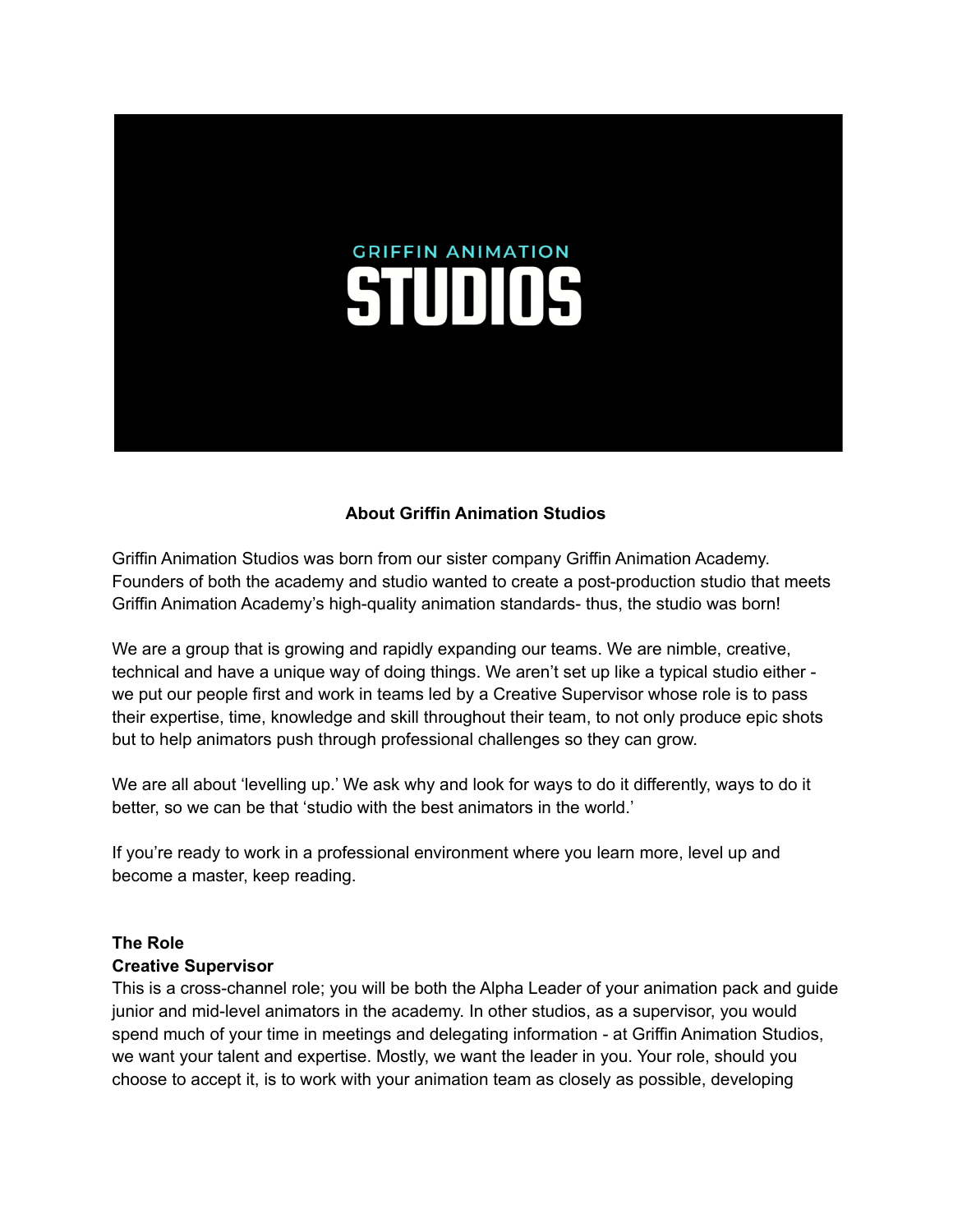them, assisting them, passing the torch, guiding them and helping them do what they need to create '*the best shot they've ever worked on,'* every time.

Your team will also have the benefit of an Apprentice Supervisor (a Senior animator) who will be your Apprentice Supervisor - there to assist you and also grow in their role.

You won't be in endless meetings; instead, we want to focus your talents and expertise on leading your team with Griffin Animation Studios and mentoring the next generation of animators with Griffin Animation Academy.

# **What We Offer**

- Tell us what you need we can't promise you the world, but we are happy to discuss
- A competitive salary that commensurates with experience
- Full-time employment
- Extended Health and Dental
- 2 Weeks Paid Vacation, increasing a week per year
- 1 Week Paid off at Christmas Company-Wide Time Off
- Other Benefits\*\* Office Allowance, Etc
- Paid Sick Time
- Paid training time

#### **You**

- A positive attitude ready to lead and grow teams
- Are nimble and flexible, you can work across both channels mentioned and are excited to contribute to the companies and industry
- Understand that this is a Leadership Role and not Managerial
- Have 7+ years of 3D animation experience
- Have worked on high-end films and/or games
- Are fluent in Maya
- Have Extensive Experience Animating in various styles (creatures, realistic humans, motion capture, vehicles, complex characters objects, cameras, etc.) as required by projects
- Have used Perforce, Shotgrid, Syncsketch and other industry-standard tools
- Proactive, with the ability to lead a creative vision
- Possess excellent artistic skillset with a complete understanding of animation and composition and can confidently relay technical to creative and vice versa
- A high degree of technical skill and artistic judgement
- A desire to work in both high-end games and film
- Unreal experience is an asset but not required
- Games experience an asset but not required